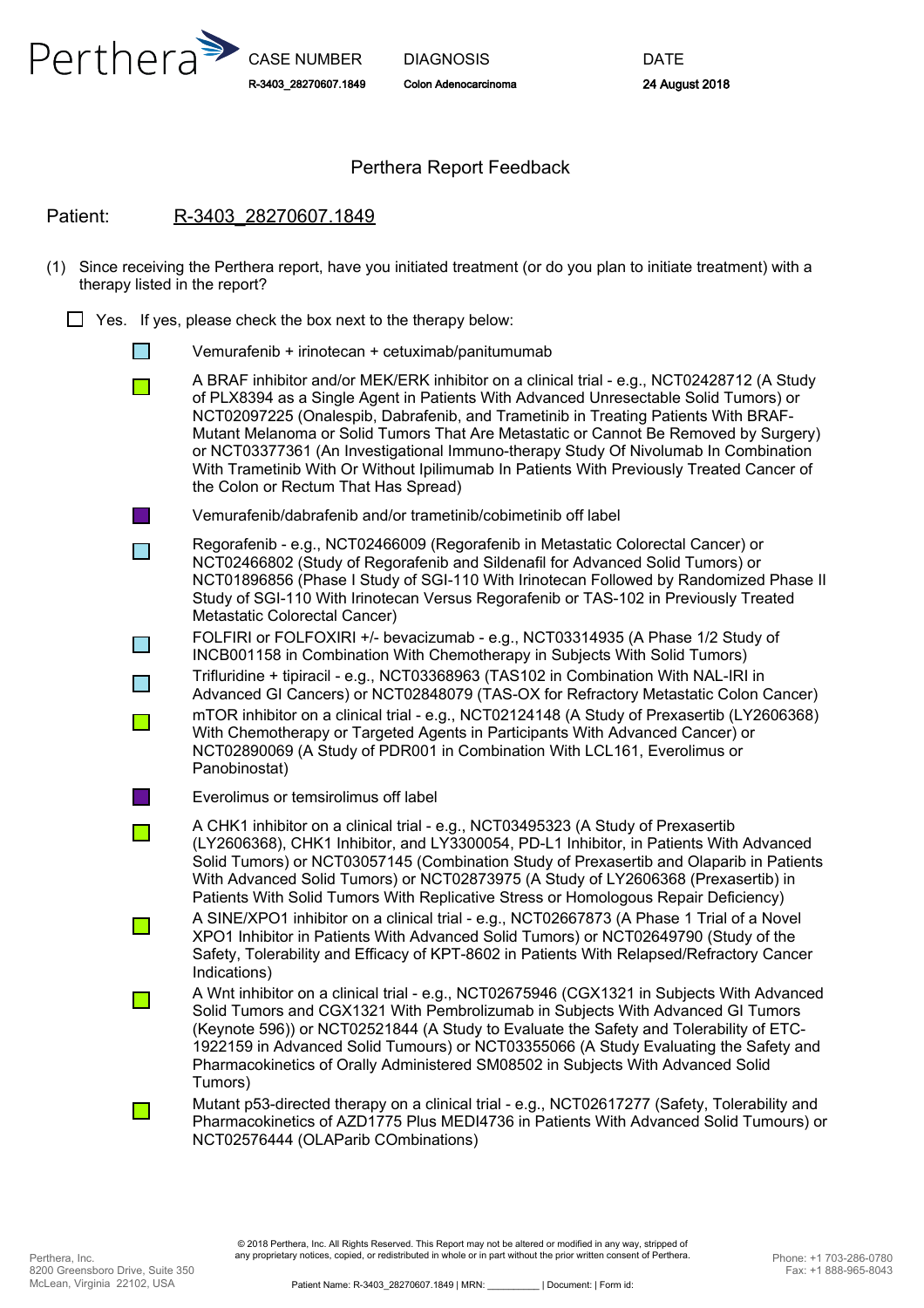| Perthera <sup>\$</sup>                                                                                                                                                                                                                                                                                                                                                                                                                         | <b>CASE NUMBER</b>                                                                                                                                                                                                             | <b>DIAGNOSIS</b>     |                       | <b>DATE</b>                                                                                                                                                                      |  |  |  |
|------------------------------------------------------------------------------------------------------------------------------------------------------------------------------------------------------------------------------------------------------------------------------------------------------------------------------------------------------------------------------------------------------------------------------------------------|--------------------------------------------------------------------------------------------------------------------------------------------------------------------------------------------------------------------------------|----------------------|-----------------------|----------------------------------------------------------------------------------------------------------------------------------------------------------------------------------|--|--|--|
|                                                                                                                                                                                                                                                                                                                                                                                                                                                | R-3403 28270607.1849                                                                                                                                                                                                           | Colon Adenocarcinoma |                       | <b>24 August 2018</b>                                                                                                                                                            |  |  |  |
|                                                                                                                                                                                                                                                                                                                                                                                                                                                | MEDI4736 With Either AZD9150 or AZD5069 in Advanced Solid Tumors & Relapsed<br>Metastatic Squamous Cell Carcinoma of Head & Neck) or NCT02660034 (The Safety,                                                                  |                      |                       | An immunotherapy or tumor vaccine on a clinical trial - e.g., NCT02499328 (Study to Assess<br>Pharmacokinetics and Antitumor Activity of BGB-A317 in Combination With BGB-290 in |  |  |  |
|                                                                                                                                                                                                                                                                                                                                                                                                                                                | Solid Tumors)                                                                                                                                                                                                                  |                      |                       | Subjects With Advanced Solid Tumors) or NCT02646748 (Pembrolizumab Combined With<br>Itacitinib (INCB039110) and/or Pembrolizumab Combined With INCB050465 in Advanced            |  |  |  |
| A non-biomarker-based clinical trial - e.g., NCT01483027 (Efficacy Evaluation of<br>TheraSphere Following Failed First Line Chemotherapy in Metastatic Colorectal Cancer) or<br>NCT02974738 (A Trial of PT2977 Tablets In Patients With Advanced Solid Tumors) or<br>NCT03037385 (Phase 1 Study of the Highly-selective RET Inhibitor BLU-667 in Patients<br>With Thyroid Cancer, Non-Small Cell Lung Cancer, and Other Advanced Solid Tumors) |                                                                                                                                                                                                                                |                      |                       |                                                                                                                                                                                  |  |  |  |
|                                                                                                                                                                                                                                                                                                                                                                                                                                                | ON LABEL                                                                                                                                                                                                                       | <b>OFF LABEL</b>     | <b>CLINICAL TRIAL</b> |                                                                                                                                                                                  |  |  |  |
| <b>No</b>                                                                                                                                                                                                                                                                                                                                                                                                                                      |                                                                                                                                                                                                                                |                      |                       |                                                                                                                                                                                  |  |  |  |
| Please rate your overall experience with Perthera (circle one):<br>(2)                                                                                                                                                                                                                                                                                                                                                                         |                                                                                                                                                                                                                                |                      |                       |                                                                                                                                                                                  |  |  |  |
| Poor                                                                                                                                                                                                                                                                                                                                                                                                                                           | <b>Below Average</b>                                                                                                                                                                                                           | Average              | Above Average         | Excellent                                                                                                                                                                        |  |  |  |
|                                                                                                                                                                                                                                                                                                                                                                                                                                                | Comment: Executive Comments and the comments of the comments of the comments of the comments of the comments of the comments of the comments of the comments of the comments of the comments of the comments of the comments o |                      |                       |                                                                                                                                                                                  |  |  |  |
|                                                                                                                                                                                                                                                                                                                                                                                                                                                |                                                                                                                                                                                                                                |                      |                       |                                                                                                                                                                                  |  |  |  |
|                                                                                                                                                                                                                                                                                                                                                                                                                                                | (3) Would you refer another physician to use Perthera?                                                                                                                                                                         |                      |                       |                                                                                                                                                                                  |  |  |  |
| $\square$ Yes                                                                                                                                                                                                                                                                                                                                                                                                                                  | <b>No</b>                                                                                                                                                                                                                      |                      |                       |                                                                                                                                                                                  |  |  |  |
| Comment:                                                                                                                                                                                                                                                                                                                                                                                                                                       |                                                                                                                                                                                                                                |                      |                       |                                                                                                                                                                                  |  |  |  |
|                                                                                                                                                                                                                                                                                                                                                                                                                                                |                                                                                                                                                                                                                                |                      |                       |                                                                                                                                                                                  |  |  |  |

We value any additional feedback you would like to give. If you'd like to be contacted by Perthera's medical director for further discussion, please leave your preferred contact information below:

|               | <b>Fmail</b><br>сшан. |  |
|---------------|-----------------------|--|
| $\mathcal{L}$ | Phone:                |  |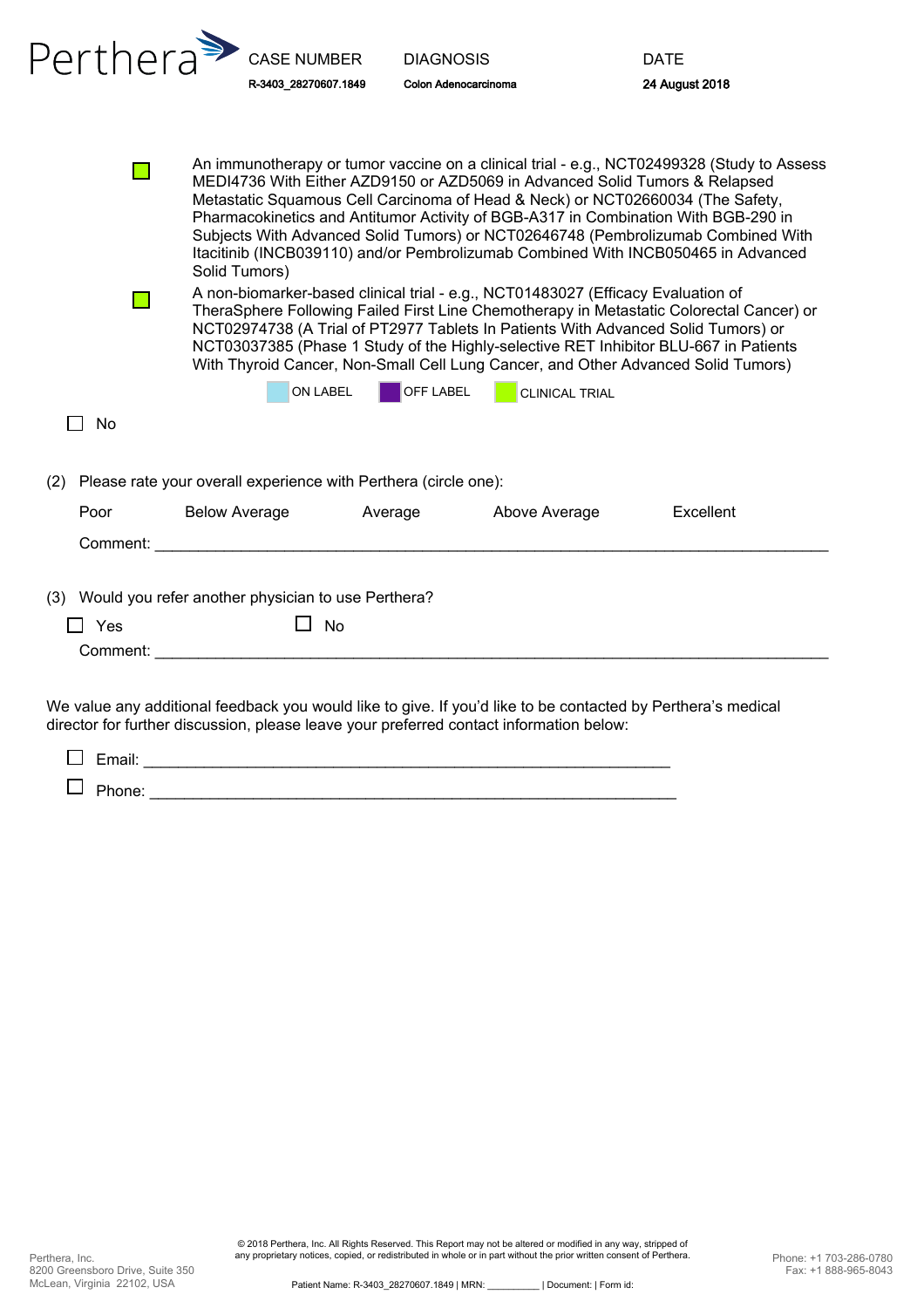

#### **SUMMARY**

BRIEF HISTORY: A 72 year old female with recently diagnosed colon adenocarcinoma metastatic to the lung after resection in 1/2017 of a T3N2b right sided colon cancer (9/17 LN+, PNI, LVI, MS-stable, BRAFV600E) followed by adjuvant FOLFOX who is now on 1st line capecitabine.

#### SUMMARY OF GENOMIC FINDINGS: (Note this testing was done on the colonic primary)

- BRAF V600E activating mutation associated with excessive MAPK pathway activity and possible sensitivity to BRAF V600 inhibitors and MEK inhibitors (separately or in combination).
- p53 inactivating mutation associated with impaired apoptotic responses to genomic and cellular damage and possible sensitivity to Wee1 and CHK1 inhibitors, although targeting p53 directly in colon cancer has not been successful to date. •
- FBXW7 inactivating mutation associated with impaired ubiquitin/proteasome degradation of target proteins and increased Wnt pathway activity, excessive mTORC1/2 pathway activity, and increased replicative stress leading to possible sensitivity to mTOR inhibitors, Wnt inhibitors, and CHK1 inhibitors. •
- TMB intermediate associated with possible increase in neoantigens that can be recognized by the immune system and modestly increased response rates to immunotherapies, including checkpoint inhibitors. •
- Microsatellite stable •

#### SUMMARY OF PROTEOMIC FINDINGS: (Note that this testing was done on the lung biopsy)

- Possible decreased sensitivity to 5FU (TS positive) and gemcitabine (RRM1 positive) •
- Possible increased sensitivity to platinum agents (ERCC1 low) •
- **pAKT** positive
- HER2 negative by IHC and indeterminate by FISH
- PD-L1 negative by IHC (22C3, pembrolizumab antibody)
- No evidence of mismatch repair (MMR) enzyme deficiency

SUMMARY RECOMMENDATIONS: If this patient pursues therapy beyond capecitabine, therapies including dabrafenib and/or trametinib or other BRAF/MEK inhibitors in clinical trials are the primary consideration. Trials including mTOR inhibitors, Wnt inhibitors, CHK1 inhibitors, or SINE inhibitors could be considered.

#### THERAPEUTIC ASSOCIATIONS:

- CLEAR Associations:
	- $\Omega$  BRAF V600E mutation = BRAF inhibitors, MEK inhibitors, ERK inhibitors
- **POSSIBLE** Associations:
	- $\Omega$  p53 inactivating mutation = Wee1 inhibitors, CHK1 inhibitors
	- $\Omega$  FBXW7 inactivating mutation = mTOR inhibitors, CHK1 inhibitors, exportin 1 inhibitors, Wnt inhibitors
	- $\Omega$  TMB intermediate = immune checkpoint inhibitors
- NO Associations:
	- o MS-Stable

#### STANDARD THERAPIES to consider:

- Vemurafenib and irinotecan plus panitumumab or cetuximab •
- FOLFIRI (or FOLFOXIRI) +/- bevacizumab (or ziv-aflibercept or ramucirumab)
- Regorafenib
- Trifluridine plus tipiracil

### OFF LABEL use of FDA APPROVED agents to consider:

- Vemurafenib/dabrafenib and/or trametinib/cobimetinib (BRAF V600E) •
- Everolimus or temsirolimus (FBXW7, pAKT positive) •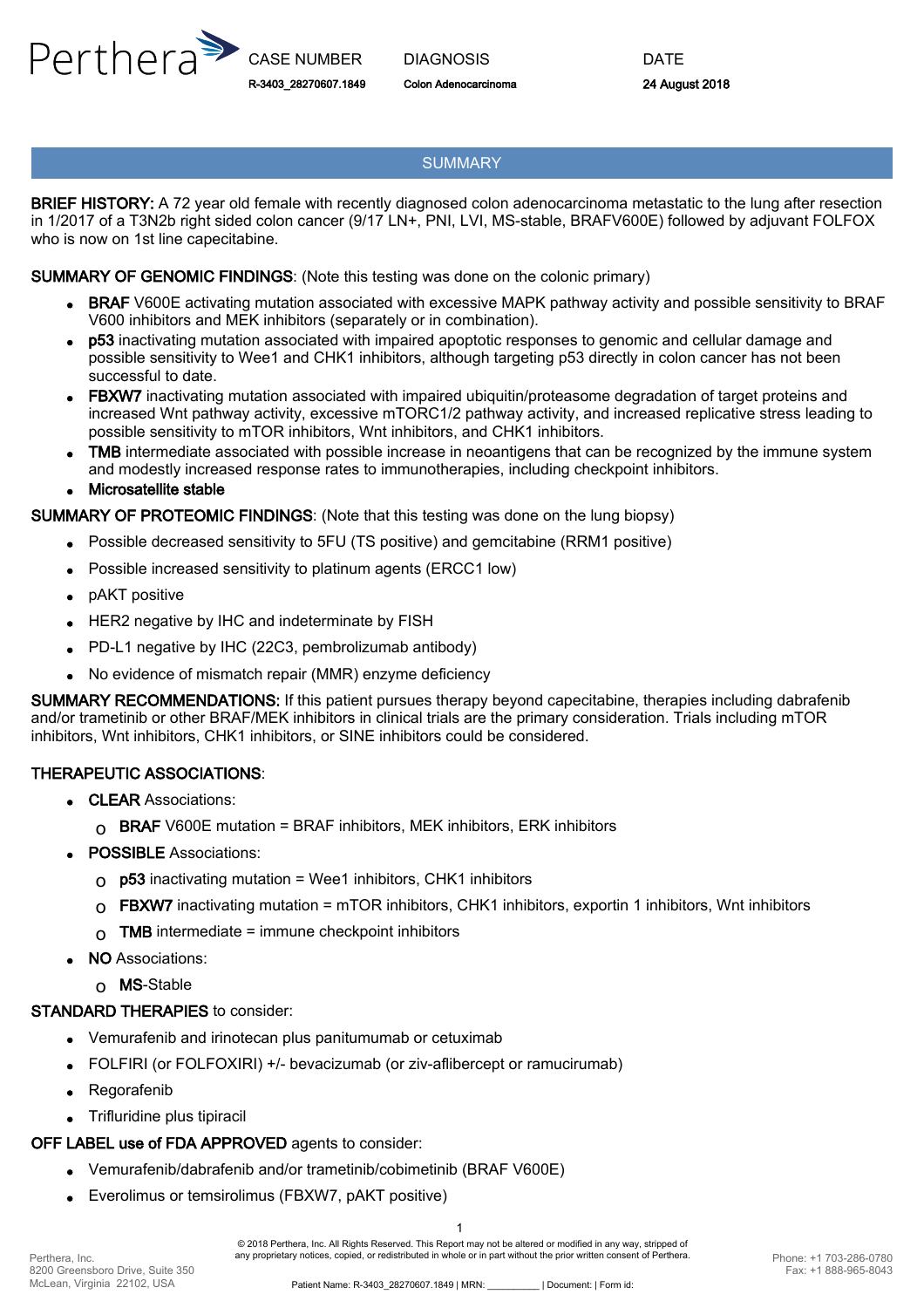

#### SELECT CLINICAL TRIALS:

- NCT03377361; An Investigational Immuno-therapy Study Of Nivolumab In Combination With Trametinib With Or Without Ipilimumab In Patients With Previously Treated Cancer of the Colon or Rectum That Has Spread. o Rationale: BRAF V600E mutation, TMB-intermediate
- NCT02097225; Onalespib, Dabrafenib, and Trametinib in Treating Patients With BRAF-Mutant Melanoma or Solid Tumors That Are Metastatic or Cannot Be Removed by Surgery. • o Rationale: BRAF V600E mutation
- NCT02890069; A Study of PDR001 in Combination With LCL161, Everolimus or Panobinostat.

o Rationale: FBXW7 mutation, TMB-intermediate

- NCT02873975; A Study of LY2606368 (Prexasertib) in Patients With Solid Tumors With Replicative Stress or Homologous Repair Deficiency. •
	- o Rationale: FBXW7 mutation, p53 mutation

#### NCCN believes that the best management for any patient with cancer is in a clinical trial. Participation in clinical trials is especially encouraged.

The scores given to each treatment option are intended to highlight how strongly that treatment option aligns with the molecular findings, the available evidence, and patient history, but is NOT meant to indicate or imply that any one option has a greater chance of clinical success.

The addition of palliative care support services, where available, are recommended to help aggressively manage symptoms and side effects. Palliative care can be added as a complement to active treatment prior to terminal or end of life care.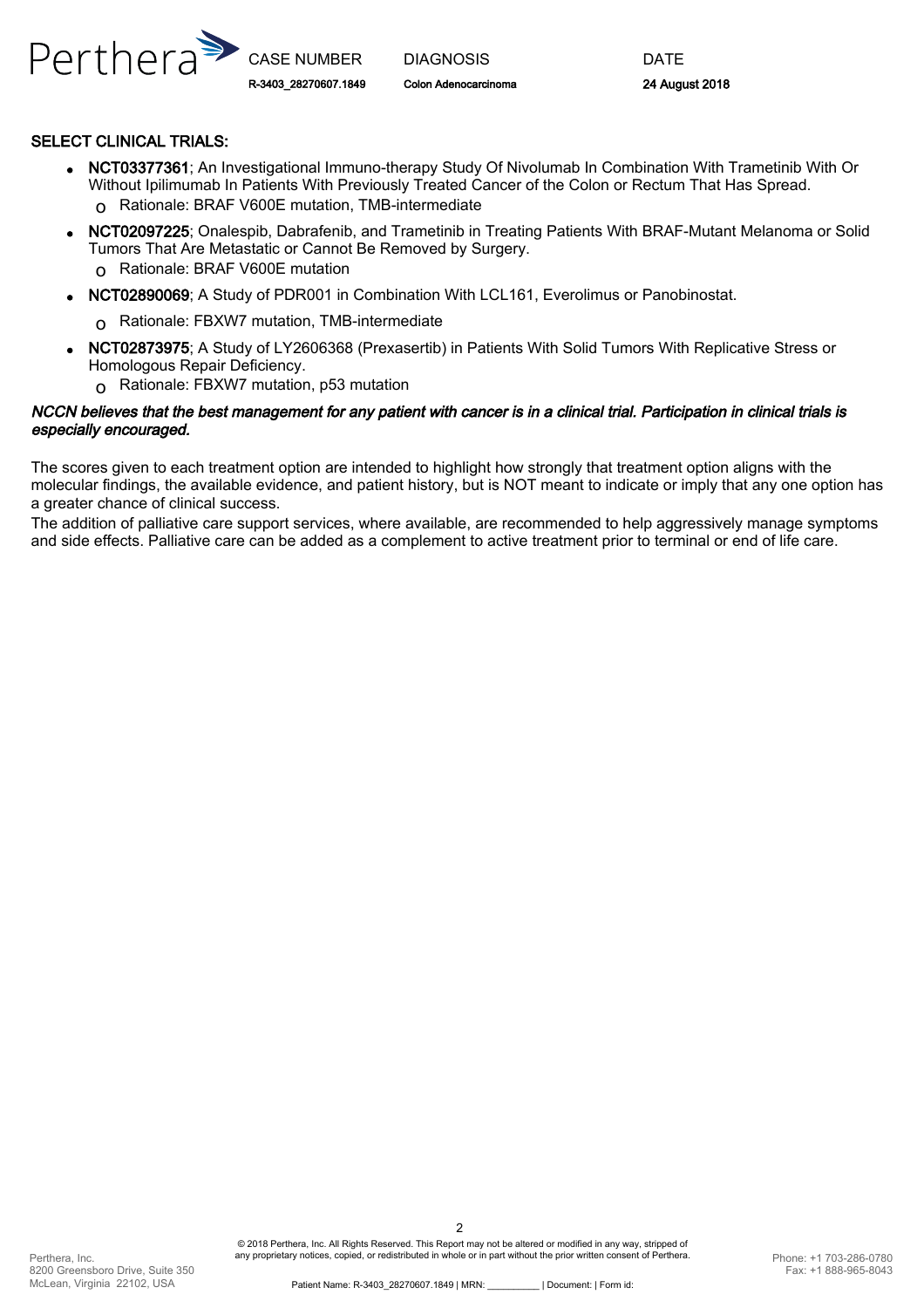

# R-3403\_28270607.1849

#### DIAGNOSIS Colon Adenocarcinoma

DATE 24 August 2018

|                                                                                         |               |                         |                  | <b>FINDINGS</b>       |                                 |                                                                           |
|-----------------------------------------------------------------------------------------|---------------|-------------------------|------------------|-----------------------|---------------------------------|---------------------------------------------------------------------------|
| Date of Birth                                                                           | $\frac{1}{2}$ |                         | Client           |                       |                                 | <b>MRN</b>                                                                |
| Gender                                                                                  | Female        |                         |                  |                       |                                 | Specimen Date 06/07/2018                                                  |
| R-3403_28270607.1849<br>Case #                                                          |               | Physician               |                  |                       | Specimen Site<br>Colon and Lung |                                                                           |
| <b>GENOMIC FINDINGS</b>                                                                 |               | <b>PROTEIN FINDINGS</b> |                  |                       | SMAD4                           |                                                                           |
| Gene                                                                                    | Result        | <b>Biopsy</b>           | Protein          | Result                | $Int\%$                         | CDKN2A<br><b>TP53</b><br>TOP1<br>TUBB3                                    |
| <b>BRAF</b>                                                                             | <b>V600E</b>  | Solid                   | <b>pAKT</b>      | <b>Positive</b>       | 1/40%                           | ROS1<br>TOP <sub>2</sub> A<br>TS.<br>ERCC1<br><b>PTEN</b>                 |
| FBXW7                                                                                   | W649*         | Solid                   | ERCC1            | Low                   | 1/30%                           | MET<br>RRM1<br>TLE3<br>ALK                                                |
| <b>TP53</b>                                                                             | E204*         | Solid                   | RRM1             | <b>Positive</b>       | 3/70%                           | <b>AND AN ANTIQUES</b><br><b>TRANSCH</b><br>AKT<br>STK11                  |
| <b>ALK</b>                                                                              | Negative      | Solid                   | <b>TS</b>        | <b>Positive</b>       | 2/33%                           | <b>MTOR</b><br><b>PROLIFERATION</b><br><b>RAF</b>                         |
| HER <sub>2</sub>                                                                        | Negative      | Solid                   | HER <sub>2</sub> | Negative              | $1/-$                           | <b>MEK</b><br><b>ERK</b>                                                  |
| <b>MET</b>                                                                              | Negative      | Solid                   | MLH1             | No loss of expression | 3/75%                           |                                                                           |
| ROS <sub>1</sub>                                                                        | Negative      | Solid                   | MSH <sub>2</sub> | No loss of expression | 3/80%                           | HER2                                                                      |
| <b>TMB</b>                                                                              | intermediate  | Solid                   | MSH <sub>6</sub> | Equivocal             | 3/48%                           | EGFR                                                                      |
| <b>MSI Status</b>                                                                       | <b>MSS</b>    | Solid                   | PD-L1            | No expression         | 0/0%                            |                                                                           |
|                                                                                         |               |                         | PMS <sub>2</sub> | No loss of expression | 3/70%                           | <b>WILLIAM CHILLIA</b>                                                    |
| positive predictor<br>negative predictor<br>pathogenic alteration<br>pertinent negative |               |                         |                  |                       |                                 | <b>FOR SHARE POST OF THE REAL POST OF THE REAL PROPERTY AND REAL POST</b> |
|                                                                                         |               |                         |                  |                       |                                 | <b>Cancer Signaling Map</b>                                               |

#### RANKED THERAPY OPTIONS

ON LABEL **OFF LABEL** CLINICAL TRIAL

## **Therapy**

| A           | Vemurafenib + irinotecan + cetuximab/panitumumab<br>BRAF V600 mutation; This regimen was recently added to the NCCN quidelines for BRAF-mutant colon<br>cancer; The patient has not had these agents                                                                                                                                                                         |
|-------------|------------------------------------------------------------------------------------------------------------------------------------------------------------------------------------------------------------------------------------------------------------------------------------------------------------------------------------------------------------------------------|
| B           | A BRAF inhibitor and/or MEK/ERK inhibitor on a clinical trial - e.g., NCT02428712 or NCT02097225 or<br>NCT03377361<br>BRAF V600 mutation; Activating BRAF mutations experimentally sensitize tumor cells to BRAF/MEK/ERK<br>inhibitors; The patient has not had this class of agents ((51 miles) University of Miami - Miami, FL -<br>Michael Pelayo, mpelayo@plexxikon.com) |
| $\mathbf C$ | Vemurafenib/dabrafenib and/or trametinib/cobimetinib off label<br>BRAF V600 mutation; BRAF inhibitors combined with MEK inhibitors have demonstrated benefit in BRAF-<br>mutant melanoma; The patient has not had this class of agents                                                                                                                                       |
| D           | Regorafenib - e.g., NCT02466009 or NCT02466802 or NCT01896856<br>BRAF mutation; Regorafenib is a standard agent in this disease; The patient has not had this class of<br>agents ((660 miles) University of North Carolina at Chapel Hill - Chapel Hill, NC - Grant R Williams, MD,<br>Grant.Williams@unchealth.unc.edu, 919-966-0000)                                       |
| Ε           | FOLFIRI or FOLFOXIRI +/- bevacizumab - e.g., NCT03314935<br>ERCC1 low, TS positive; These are standard combinations for colorectal cancer; The patient has had<br>adjuvant FOLFOX ((954 miles) The University of Texas MD Anderson Cancer Center - Houston, TX -<br>Incyte Corporation Call Center (US), medinfo@incyte.com, 1.855.463.3463)                                 |
| F           | Trifluridine + tipiracil - e.g., NCT03368963 or NCT02848079<br>No implicated markers; Standard agents; The patient has not had this class of agents ((567 miles) Emory<br>University Hospital Midtown - Atlanta, GA - Shabnam Montazeri, shabnam.montazeri@emory.edu, 404-<br>686-0242)                                                                                      |
| G           | mTOR inhibitor on a clinical trial - e.g., NCT02124148 or NCT02890069<br>FBXW7 mutation, pAKT positive; PI3K/AKT/mTOR inhibitors have not shown clinical activity as single<br>agents; Patient has not had this type of therapy ((153 miles) Florida Cancer Specialists - Sarasota, FL -<br>941-377-9993)                                                                    |
| н           | Everolimus or temsirolimus off label<br>FBXW7 mutation, pAKT positive; mTOR inhibitors have shown clinical activity in a variety of tumors with<br>PI3K/AKT/mTOR pathway alterations; Patient has not had this type of therapy                                                                                                                                               |
|             | A CHK1 inhibitor on a clinical trial - e.g., NCT03495323 or NCT03057145 or NCT02873975<br>FBXW7 mutation, p53 mutation; This class of agents has limited clinical evidence; The patient has not had<br>this class of agents ((1206 miles) Dana Farber Cancer Institute - Boston, MA - Adrienne Anderson, RN,<br>BSN, aanderson10@partners.org, 617-632-6594)                 |
|             | C.                                                                                                                                                                                                                                                                                                                                                                           |

© 2018 Perthera, Inc. All Rights Reserved. This Report may not be altered or modified in any way, stripped of<br>any proprietary notices, copied, or redistributed in whole or in part without the prior written consent of Perth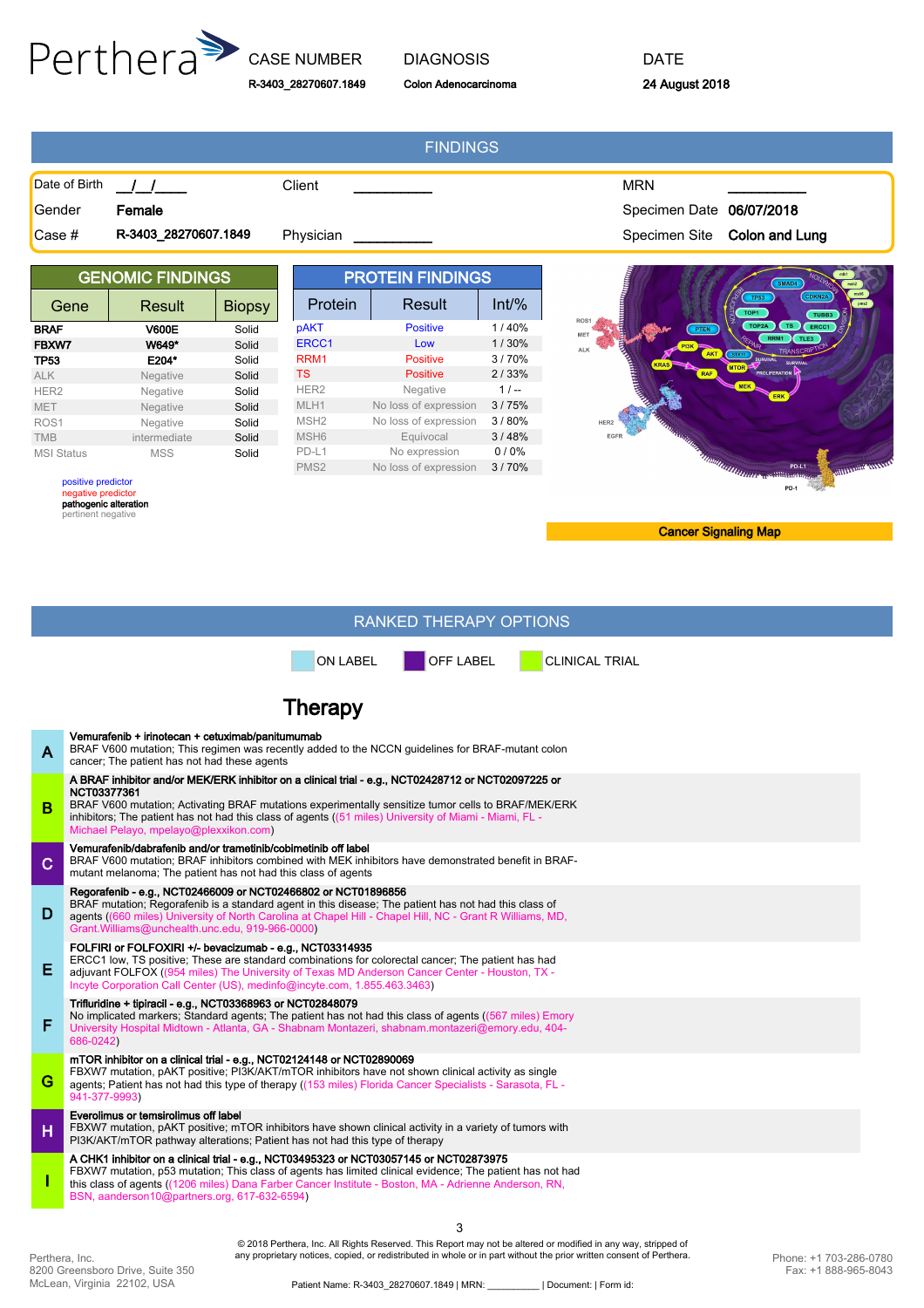|   | Perthera                                                                                                                                                                                                                                                                                                                                                                                  | <b>CASE NUMBER</b><br>R-3403 28270607.1849 | <b>DIAGNOSIS</b><br>Colon Adenocarcinoma |                       | <b>DATE</b><br>24 August 2018 |  |  |  |
|---|-------------------------------------------------------------------------------------------------------------------------------------------------------------------------------------------------------------------------------------------------------------------------------------------------------------------------------------------------------------------------------------------|--------------------------------------------|------------------------------------------|-----------------------|-------------------------------|--|--|--|
|   |                                                                                                                                                                                                                                                                                                                                                                                           | ON LABEL                                   | OFF LABEL                                | <b>CLINICAL TRIAL</b> |                               |  |  |  |
|   | <b>Therapy</b>                                                                                                                                                                                                                                                                                                                                                                            |                                            |                                          |                       |                               |  |  |  |
| J | A SINE/XPO1 inhibitor on a clinical trial - e.g., NCT02667873 or NCT02649790<br>FBXW7 mutation; This class of agents has limited clinical evidence in solid tumors; The patient has not<br>had this class of agents ((136 miles) Florida Cancer Specialist - Sarasota, FL - Shay Shemesh, MS,<br>Trials@stemline.com, 646-502-2310)                                                       |                                            |                                          |                       |                               |  |  |  |
| K | A Wnt inhibitor on a clinical trial - e.g., NCT02675946 or NCT02521844 or NCT03355066<br>FBXW7 mutation; This class of agents has limited clinical evidence; The patient has not had this class of<br>agents ((873 miles) Lombardi Comprehensive Cancer Center - Washington, DC - Jennifer Montcalm,<br>jem257@georgetown.edu, 202-687-8974)                                              |                                            |                                          |                       |                               |  |  |  |
| L | Mutant p53-directed therapy on a clinical trial - e.g., NCT02617277 or NCT02576444<br>FBXW7 mutation, p53 mutation; Targeting p53 directly has not been successful to date; Patient has not<br>had this type of therapy ((153 miles) Research Site - Sarasota, FL - AstraZeneca Clinical Study<br>Information Center, information.center@astrazeneca.com, 1-877-240-9479)                 |                                            |                                          |                       |                               |  |  |  |
| М | An immunotherapy or tumor vaccine on a clinical trial - e.g., NCT02499328 or NCT02660034 or<br>NCT02646748<br>TMB intermediate; Immunotherapy is a promising approach in many cancers; The patient has not had this<br>class of agents ((29 miles) Research Site - Plantation, FL - AstraZeneca Clinical Study Information Center,<br>information.center@astrazeneca.com, 1-877-240-9479) |                                            |                                          |                       |                               |  |  |  |
| N | A non-biomarker-based clinical trial - e.g., NCT01483027 or NCT02974738 or NCT03037385<br>No predictive biomarkers are being used for eligibility; Activity is unknown; Patient has not had these<br>experimental agents ((12 miles) Lynn Clinical Research Center, Boca Raton Regional Hospital - Boca<br>Raton, FL - Sylvie Godbout, sgodbout@brrh.com, 561-955-4539)                   |                                            |                                          |                       |                               |  |  |  |
|   | Perthera treatment scoring system uses detailed molecular, disease-specific and patient medical history to rank therapies that have the highest probability of best outcome<br>for the patient. Higher scores do not guarantee a greater chance of treatment success. Other considerations must be taken into account by the treating Physician.                                          |                                            |                                          |                       |                               |  |  |  |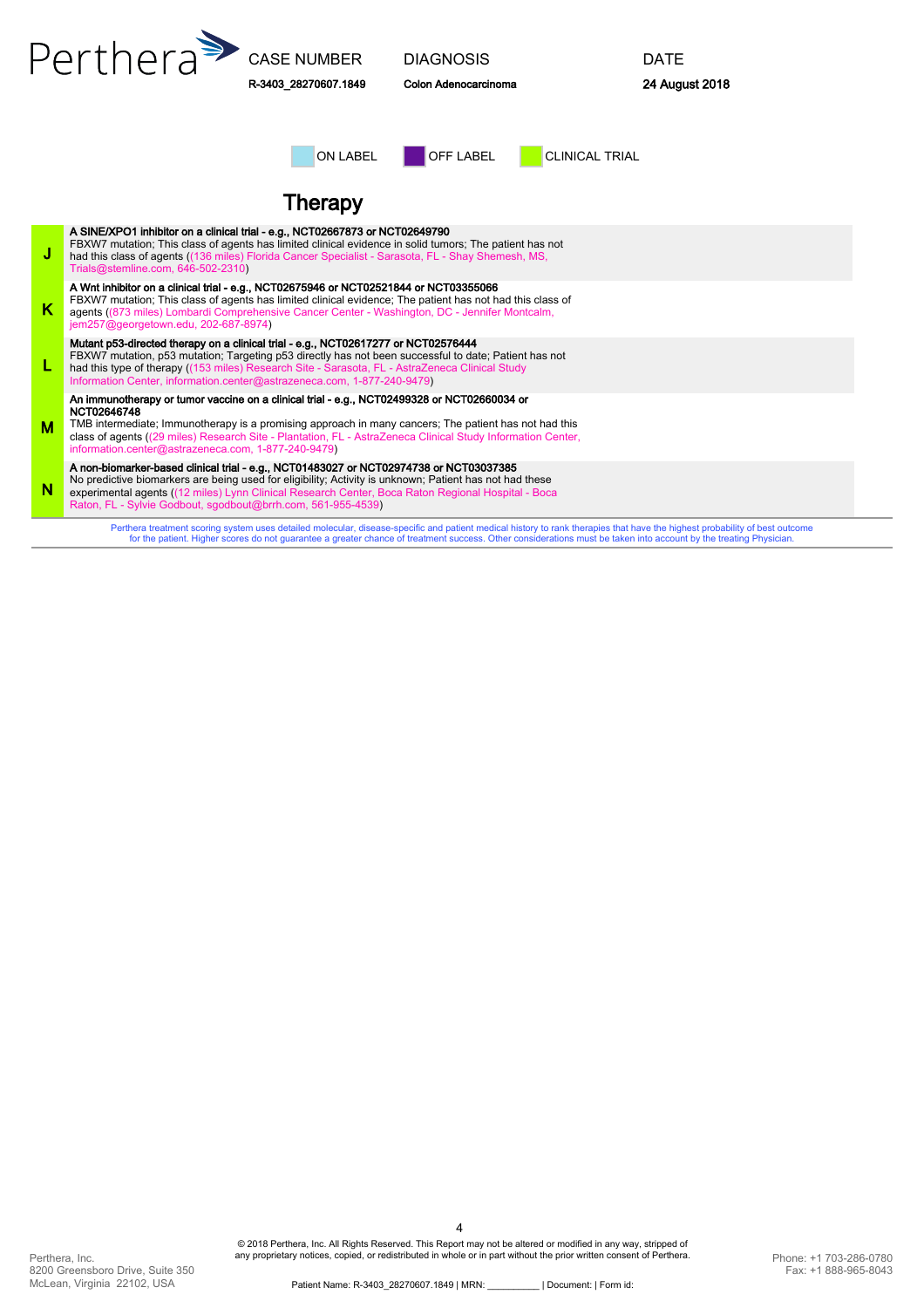

#### PATIENT CONSIDERATIONS

#### Only those patient factors provided to Perthera have been considered.

Treating oncologist will consider complete patient history and current conditions.

#### RELEVANT MEDICAL HISTORY

- 72 year old female with recently diagnosed colon cancer metastatic to the lung.
- Originally had resection of T3N2b colon cancer in 1/2017 (MS-stable, BRAFV600E).
- She received adjuvant FOLFOX 2/2017 to 7/2017.
- Small pulmonary nodules were first discovered in 2/2018 but were small and were initially followed expectantly but enlarged prompting recent needle biopsy.
- She has been placed on capecitabine as a single agent given that progression is slow and she has extensive travel plans.
- This analysis is based on a specimen (Colon) from 05 Jan 2017

#### PERTHERA REPORT THERAPY SCORING MODEL

Molecular Rationale and Scoring: 0-3 Disease Rationale and Scoring: 0-4

0- No predictive biomarkers

1- Preclinical evidence or conflicting clinical evidence of predictive value of this biomarker

2- Mixed evidence (pre-clinical and clinical) of predictive value of this biomarker

3- Clear clinical evidence of the predictive value of this biomarker

0- Agents tested in this cancer type and failed to demonstrate any activity/benefit

1- Agents with limited clinical evidence (or only pre-clinical evidence)

2- Agents with promising clinical evidence

3- Agents with strong clinical evidence in another indication (off-label)

4- Agents with strong clinical evidence in this cancer type (on-label)

#### Patient Rationale and Scoring: 0-2

0- Patient's disease progressed on, or patient is currently receiving, this drug/drug combination

1- Patient previously exposed to this drug/drug combination >6 months ago without disease progression

2- Patient was never exposed to this drug/drug combination

The Perthera scoring model was developed using best practices for scoring predictive somatic variants published by ClinGen-{PMID: 27814769}, Association of Molecular Pathologists-{PMID: 27993330} and OncoKB- {DOI: 10.1200}

© 2018 Perthera, Inc. All Rights Reserved. This Report may not be altered or modified in any way, stripped of any proprietary notices, copied, or redistributed in whole or in part without the prior written consent of Perthera.